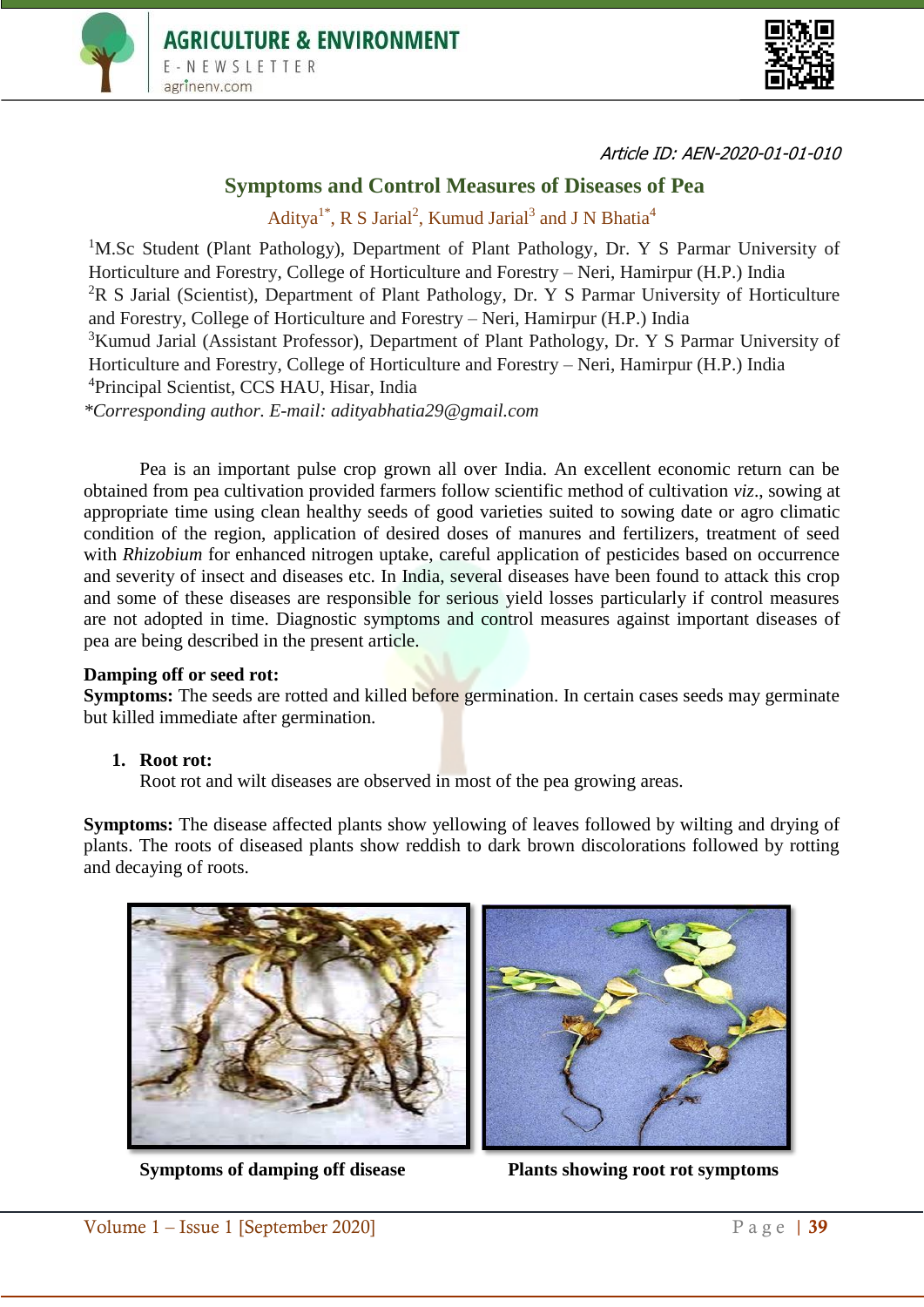



#### **Control:**

- Seed should be treated with Bavistin or Thiram at the rate of  $2 \frac{g}{kg}$  seed before sowing
- Avoid early planting particularly in those fields where root rot occur in severe form almost in every year.
- Avoid excessive irrigation as this disease favoured by high moisture content of soil.

## **2. Wilt:**

**Symptoms:** Leaves become yellow in colour followed by drying and shedding of leaves at advanced stage of the disease. If the root and stem of diseased plants are split open, orange brown to black discolorations in the xylem vessels are commonly observed. The feeder roots are destroyed. There is decrease in pod formation and seed size.



**Wilt symptoms in pea plants and view of wilt affected field**

#### **Control:**

• Treat the seed with fungicides before sowing as mentioned in case of root rot.

#### **3. Powdery mildew of pea:**

**Symptoms:** This disease is most commonly observed and seriously affects the yield whenever the disease severity becomes higher. Dry weather favours this disease. In general early maturing varieties are less damaged since this disease starts appearing in the month of January particularly in northern India. White powdery growth is observed on both sides of leaves and other above ground plant parts viz., stem, tendril and pods.



**Symptoms of powdery mildew on leaves** Symptoms of powdery mildew on pods

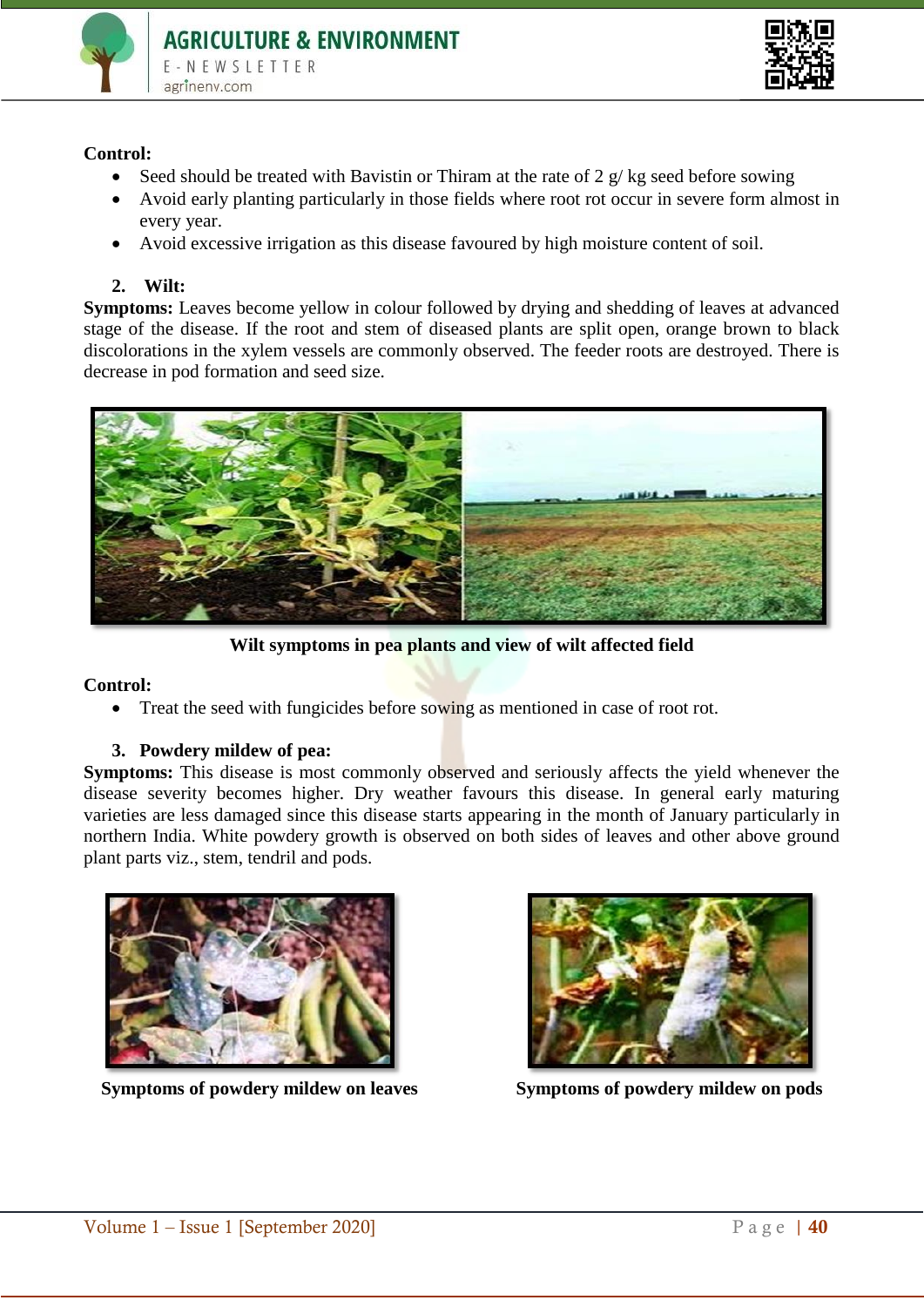



### **Control:**

- Spray 0.25% wettable sulfur (sulfex) or 0.1% Bavistin, Karathane E.C. or Calix in whenever the first symptom of the disease is noticed. Depending on disease severity 2-3 sprays at 10-12 days interval should be given.
- After harvesting of crop, collect the diseased plant debris and burn them.

#### **4. Rust:**

This disease may cause serious damage if high relative humidity and low temperature prevails during the month of February.

**Symptoms:** Yellow pustules appear on both sides of leaves which later on become brown or black in colour. Such pustules can also be seen on stem tendril and pods.



**Rust symptoms on pea plant Rust symptoms on leaves** 

**5. Downy mildew of pea:** This disease is more prevalent in Indo-gangetic region. High relative humidity is favourable for downy mildew development.

**Symptoms:** Yellow to brown colour patches are visible on upper surface of leaves. White or grayish violet cottony growth of fungus is seen on lower surface corresponding to yellow or brown patches appearing on upper surface. Growths of the plants are checked and stems get distorted. Pale green to brown coloured lesions are also observed on pods resulting in reduced seed size.



Symptoms of downy mildew on leaves Symptoms on pea pods Control:



- Clean healthy seeds from disease free crop should be used.
- Diseased plant debris should be burnt after harvesting the crop.